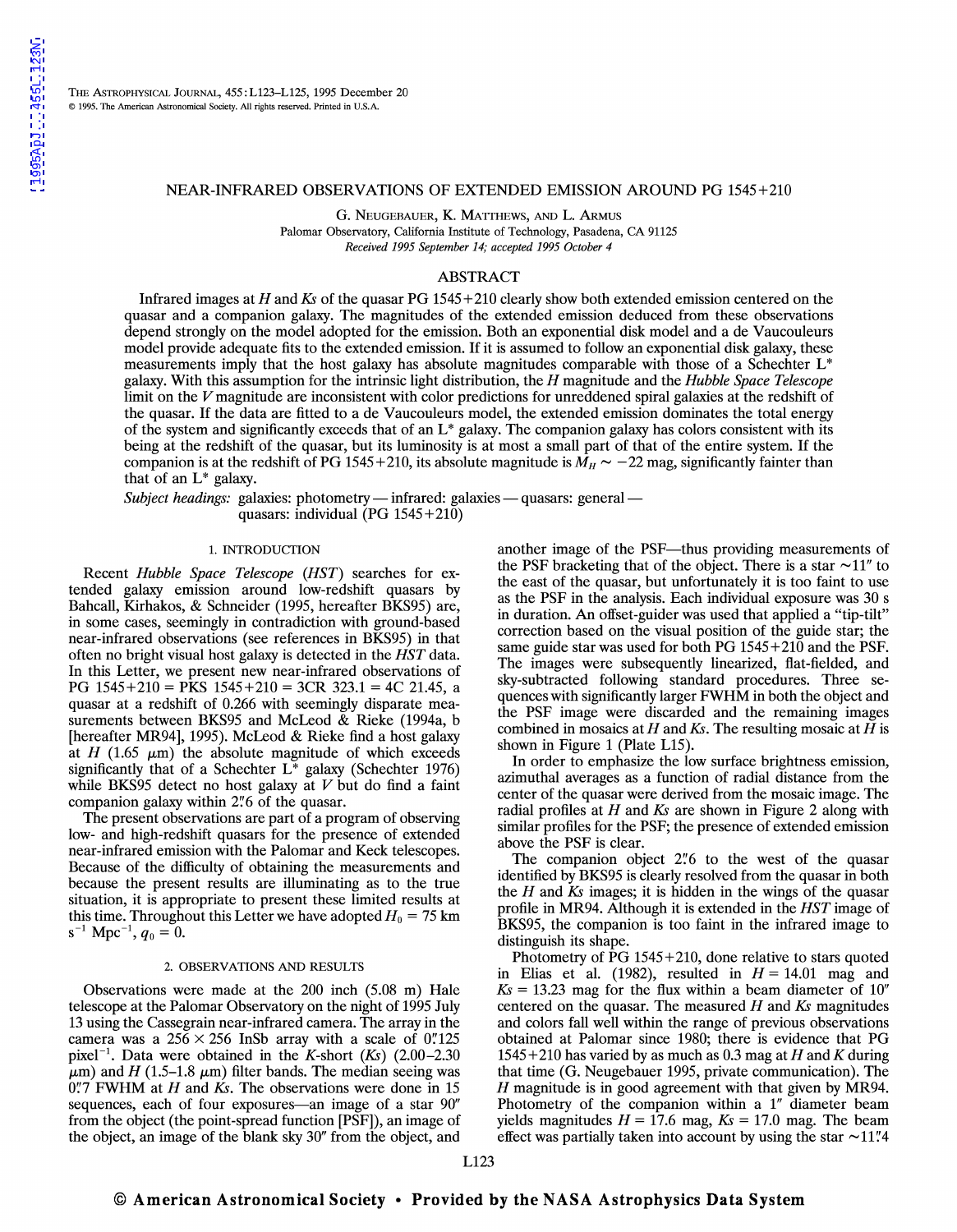

FIG. 2.-Azimuthally averaged radial profiles for the H-band mosaic *(left)* and the *Ks* mosaic *(right).* The upper points *(circles)* are for PG 1545+210; the lower points *(crosses)* are for the PSF. The profile of the latter has been normalized to that of the quasar. The solid line represents the best fit to a de Vaucouleurs-model profile while the dashed line represents the best fit to an exponential disk profile.

to the west in the frames as a secondary calibrator. The uncertainty in the photometry is, however, significant, at least 20%-30%, because of the companion's proximity to the quasar and because of its unknown extent.

#### 3. DISCUSSION

The present observations show a more complex picture than that presented by BKS95 or MR94 but with features in agreement with both data sets. Specifically, the companion galaxy detected by BKS95 is clearly seen as well as extended emission roughly centered on the quasar and significantly in excess of the PSF. The array observations thus confirm the findings of MR94 and previous observations of the extended infrared emission in an annulus between 5" and 10" diameter beams made with a single-element detector (Neugebauer et al. 1985).

The mosaic images at H and *Ks* were analyzed by assuming two models for the intrinsic emission: (1) a central point source (the quasar) plus an exponential disk galaxy  $[B(r) = B_0]$  $\exp(-r/r_d)$ ] centered on the quasar plus a companion galaxy offset by  $2\degree 6$  with the same form of surface brightness and  $(2)$ a central point source plus a de Vaucouleurs-model host galaxy  $(B(r) = B_e \exp \{-7.67[(r/r_e)^{0.25} - 1]\})$  centered on the quasar plus a companion galaxy offset by  $2\degree$ 6; see Binney & Tremaine (1987) and references therein. An azimuthally averaged radial profile derived from the convolution was fitted to the profiles in Figure 2; the relative amplitudes of the components and the scale lengths of the extended emission and of the companion galaxy were free parameters in the fitting. The companion galaxy was included in the fitting because of its unknown extent. Radial profiles excluding a 50° wedge centered on the companion were also calculated and gave results for the central extended emission completely consistent with those described below. As a check of the systematic effects, the same convolution procedure and fitting were applied to the object in the image  $\sim 11$ " to the east of the quasar. Based on its

photometry and appearance, it is a star with about 1/6 the amplitude of the quasar at H and 1/10 the *Ks* amplitude. The best-fit model to this source yielded no extended emission, with a limit  $\sim$ 3 mag below that of the star.

The derived decomposition of the observed surface brightness into various components depends critically on the functional form of the intrinsic model for the system. As emphasized by McLeod & Rieke (1995), the magnitudes also depend critically on the analysis algorithms used. When tested against the data within about a 6" radius of the quasar, both models gave essentially equally good fits for the extended emission. With the de Vaucouleurs-model galaxy,  $H = 14.1$ mag and  $Ks = 13.2$  mag, i.e., most of the luminosity of the system is emitted by the host galaxy. The color,  $H - Ks = 0.9$ mag, exceeds slightly the color  $(H - Ks = 0.6 - 0.8$  mag) expected of an elliptical galaxy at a redshift *z* = 0.266 (Bruzual 1983; Bruzual & Charlot 1993). Calculations with model elliptical galaxies at redshifts of 0.266 predict an observed color  $V - K = 4.3$  mag, which implies an expected V magnitude of 17.5 mag. The limit of the *HST* data for a de Vaucouleurs-profile host galaxy is  $V \sim 18$  mag (D. P. Schneider 1995, private communication); thus a slightly reddened elliptical galaxy could easily be hidden in the *HST* data.

The best-fit scale length for the de Vaucouleurs model is  $r_e \sim 1$ ", corresponding to 3.5 kpc, a value that is slightly smaller than typical for this parameter (Binney & Tremaine 1987). The absolute magnitudes of the de Vaucouleurs-model extended emission are  $M_H = -26.0$  mag and  $M_{Ks} = -26.5$  mag, significantly brighter than those of an  $L^*$  galaxy, which has  $M_H^* = -24.0$  mag and  $M_K^* = -24.2$  mag (Mobasher, Sharples, & Ellis 1993).

The magnitudes of the host galaxy derived from the exponential model are  $H = 15.5$  mag and  $Ks = 14.9$  mag, i.e., fainter by  $\sim$ 1.5 mag than the magnitudes derived by assuming a de Vaucouleurs model. The resulting color,  $H - Ks = 0.5$ mag, is at the lower end of the range of colors expected for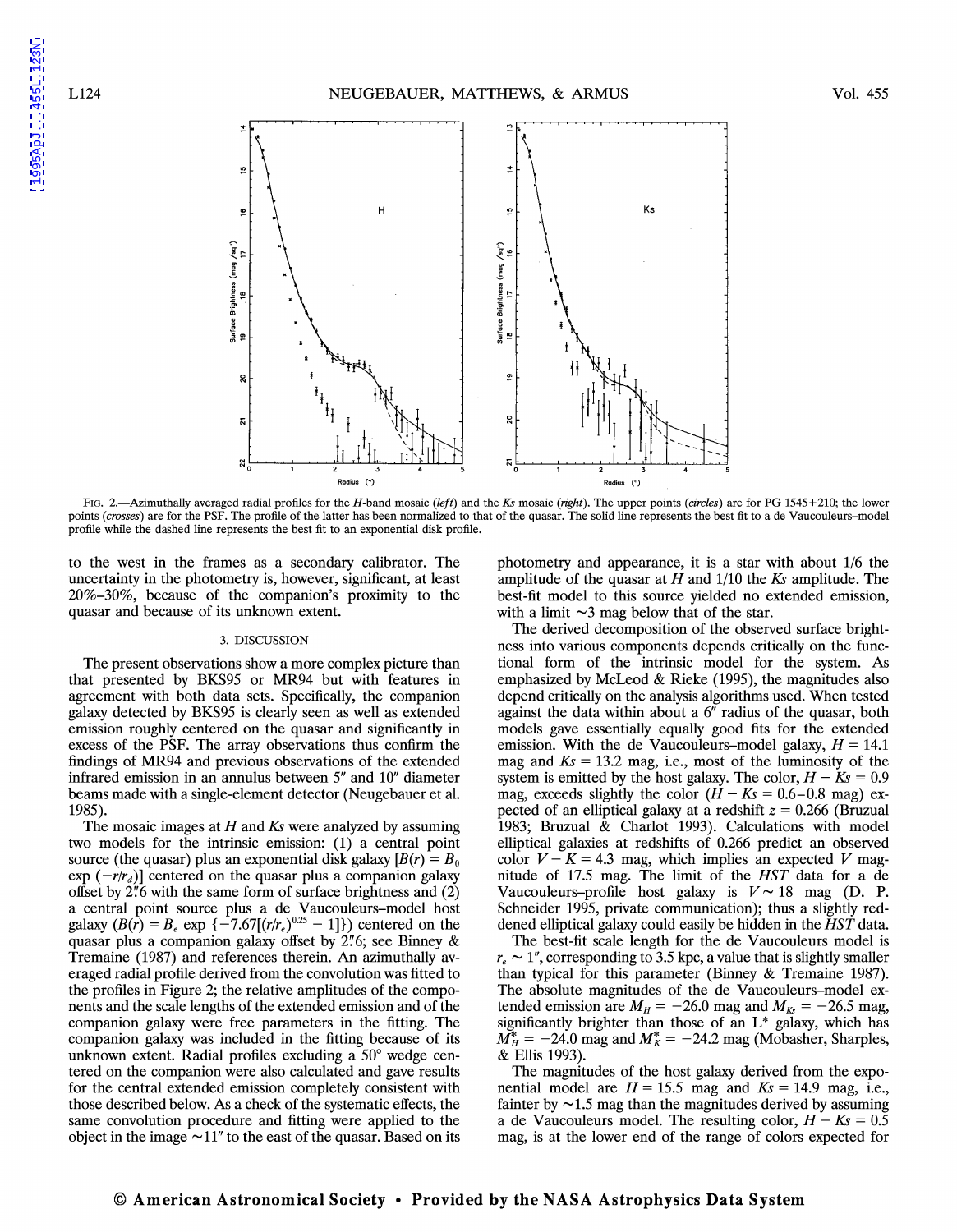normal spiral galaxies at a redshift of 0.266 (Mobasher, Ellis, & Sharples 1986). The derived absolute magnitudes,  $M_H^* = -24.5$  mag and  $M_K^* = -24.8$  mag, are correspondingly fainter than those calculated above but are still in excess of that of an  $L^*$  galaxy by  $\sim 0.5$  mag. The uncertainties in the fitting of a particular model are on the order of 0.1 mag, but clearly, the systematic uncertainty ascribed to the choice of model is far greater. The present data cannot distinguish between these two models for the host galaxy. The curves corresponding to the best fits are included in Figure 2.

The exponential disk model is considered by both MR94 and BKS95, and thus it forms a basis for comparison between the two data sets. If the surface brightness of the intrinsic galaxy follows an exponential profile, the best-fit magnitude implied for the central extended emission within a 10" beam  $(H = 15.5 \text{ mag})$  is fainter by about  $\sim 0.7 \text{ mag}$  than that deduced by MR94. This difference may be attributable to differences in deriving the parameters of the exponential model in the presence of the comparably sized PSF, but it is within the uncertainties; see the discussion in McLeod  $\&$ Rieke (1995). A spiral galaxy redshifted to  $z = 0.266$  would be expected to have a color  $V - K \sim 2.0$  mag (Aaronson 1977; Coleman, Wu, & Weedman 1980). BKS95 find that a host galaxy with an exponential surface density associated with this quasar would have a *V* magnitude *V* > 19 mag. A normal spiral galaxy with  $V - K \sim 2.0$  mag should therefore have been easily detected by BKS95. The absence of extended emission in the *HST* image thus places severe doubts on this model, or implies that the host galaxy must be highly reddened.

With either model for the host galaxy, the companion is faint relative to the other components of the system, so it does not affect the total energetics significantly. The scale lengths derived for the companion were small, well within the seeing

- Aaronson, M. A. 1977, Ph.D. thesis, Harvard Univ.<br>Bahcall, J. N., Kirhakos, S., & Schneider, D. P. 1995, ApJ, 450, 486 (BKS95)<br>Binney, J., & Trenaine, S. 1987, Galactic Dynamics (Princeton: Princeton<br>Univ. Press)<br>Bruzual,
- 
- 
- 
- Elias, J. H., Frogel, J. A., Matthews, K., & Neugebauer, G. 1982, AJ, 87, 1029

FWHM, although the image in BKS95 indicates the companion is extended. The best fits to the convolutions give  $H \sim K \sim 17$ –18 mag, although the *K* magnitude is especially uncertain; see Figure 2. The near-infrared color of either fit is  $H - K \sim 0.4$  mag, close to that expected from a normal field galaxy at a redshift of 0.266. If the *V* magnitude from BKS95 is combined with the present data, the companion object has a color  $V - H \sim 3$  mag, so the color of the companion is consistent with its being an elliptical field galaxy at the redshift of the quasar. If the companion is at the redshift of PG 1545+210, its absolute magnitude is  $M_H \sim -22$  mag, significantly fainter than that of an  $L^*$  galaxy.

### 4. SUMMARY

Images at H and K of the quasar PG  $1545+210$  made with 0.7 seeing confirm the presence of both extended emission centered on the quasar and a companion galaxy. The companion galaxy has a  $V-H$  color consistent with its being at the redshift of the quasar, but it is faint and does not affect the energetics of the system. The derived magnitudes of the extended emission depend critically on the assumed intrinsic profile. Either a highly reddened  $L^*$  spiral at the redshift of the quasar ( $z = 0.266$ ) or, alternatively, a very luminous elliptical galaxy with essentially normal colors would be consistent with the *HST* data as presented by BKS95.

We thank the staff of the Palomar Observatory for supporting these observations and **J.** Bahcall, R. Genzel, S. Kirhakos, K. McLeod, G. Rieke, D. Schneider, D. Shupe, B. T. Soifer, and A. Weinberger for helpful discussions. Infrared astrophysics at Caltech is supported by grants from the NSF and NASA.

# **REFERENCES**

- McLeod, K. K., & Rieke, G. H. 1994a, ApJ, 420, 58
- 
- 
- 
- 
- McLeod, K. K., & Rieke, G. H. 1994a, ApJ, 420, 58<br>
—— 1994b, ApJ, 431, 137 (MR94)<br>
—— 1995, ApJ, 454, 611<br>
Mobasher, B., Ellis, R. S., & Sharples, R. M. 1986, MNRAS, 223, 11<br>
Mobasher, B., Sharples, R. M., & Ellis, R. S. 1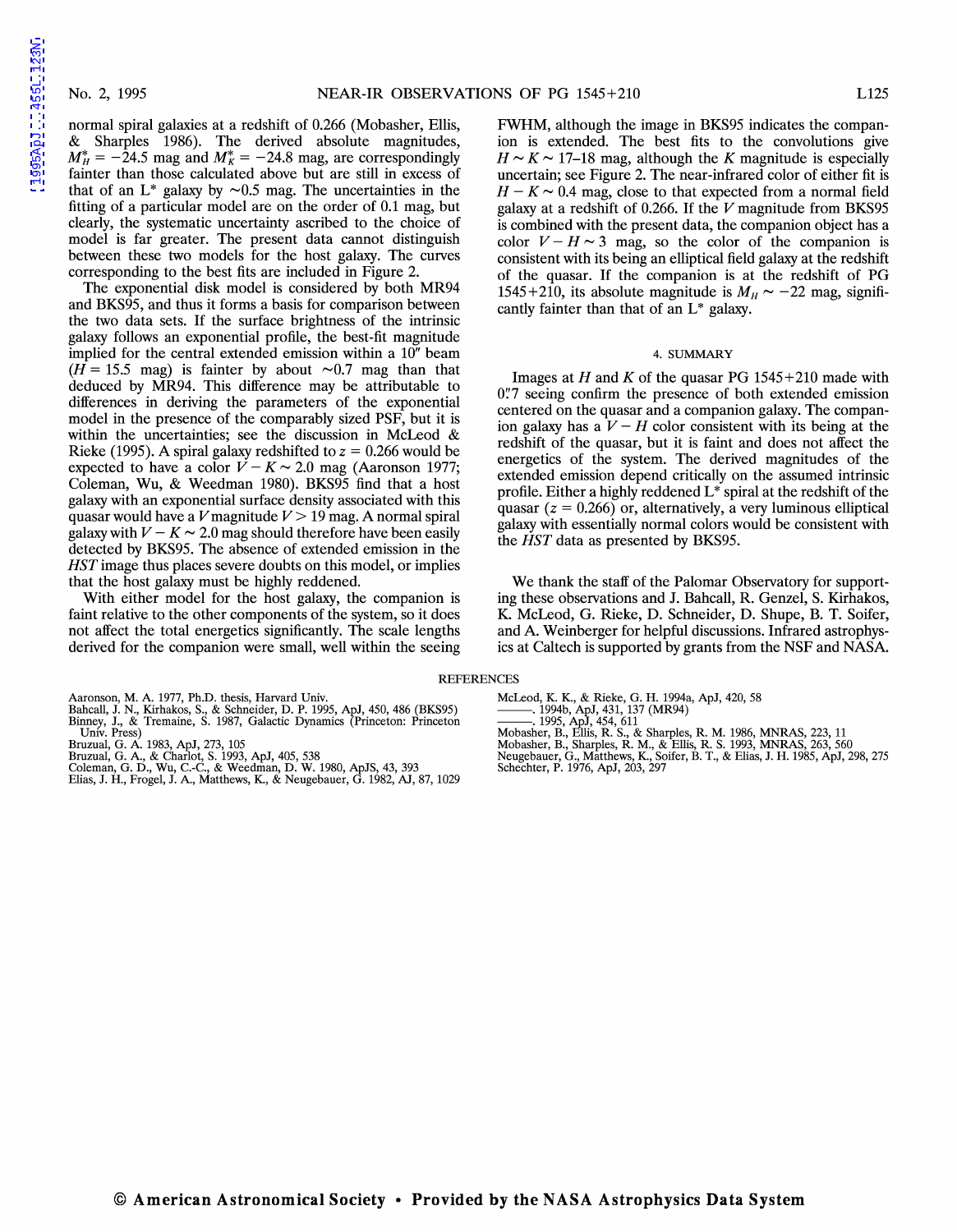1995ApJ...455L.123N [1995ApJ...455L.123N](http://adsabs.harvard.edu/abs/1995ApJ...455L.123N)